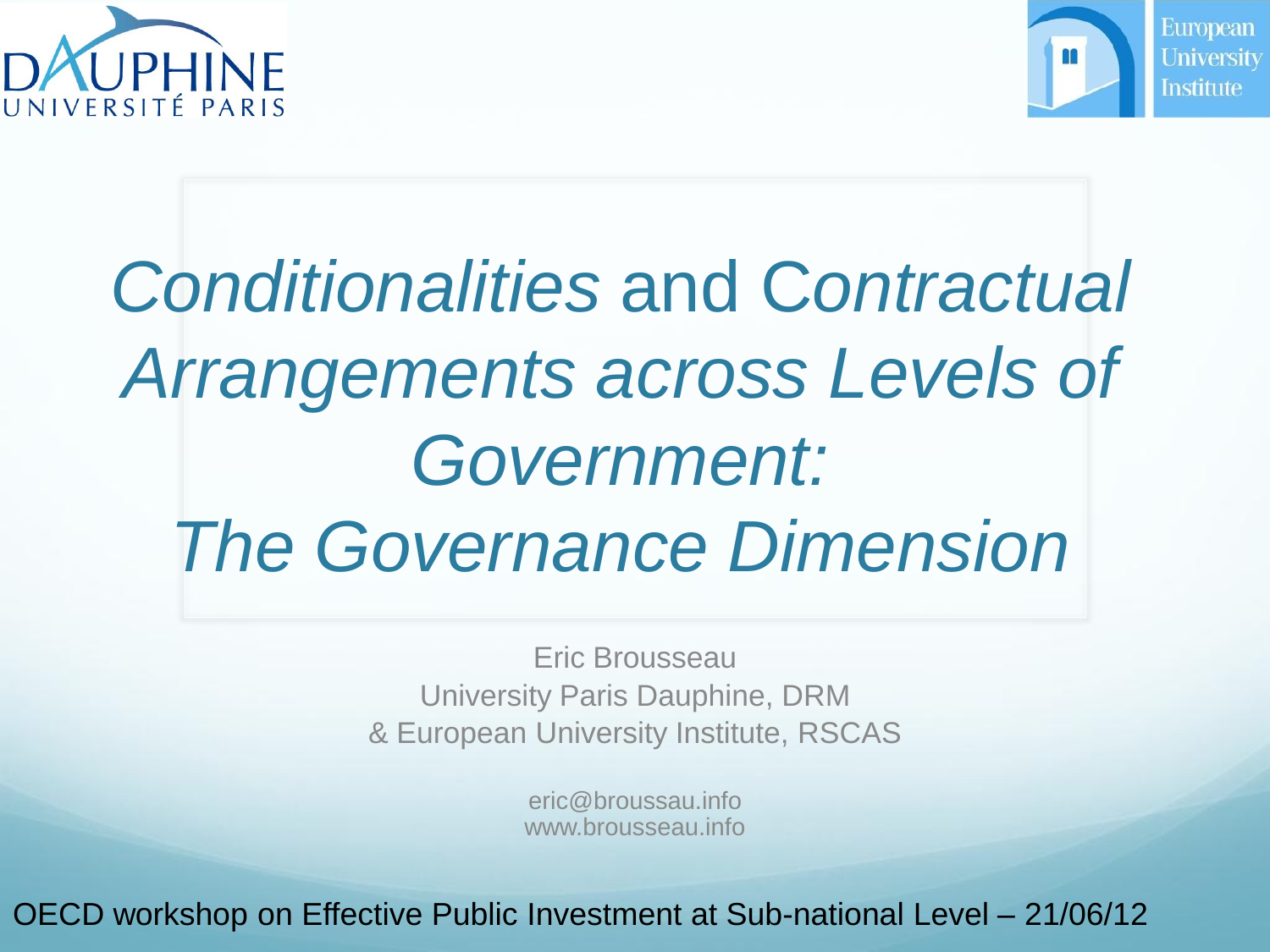## **Outline**

- Conditionalities and Policies
- Conditionalities and Institutional **Constraints**
- **Instruments to promote Cooperation and** Performance
- Toward more accountability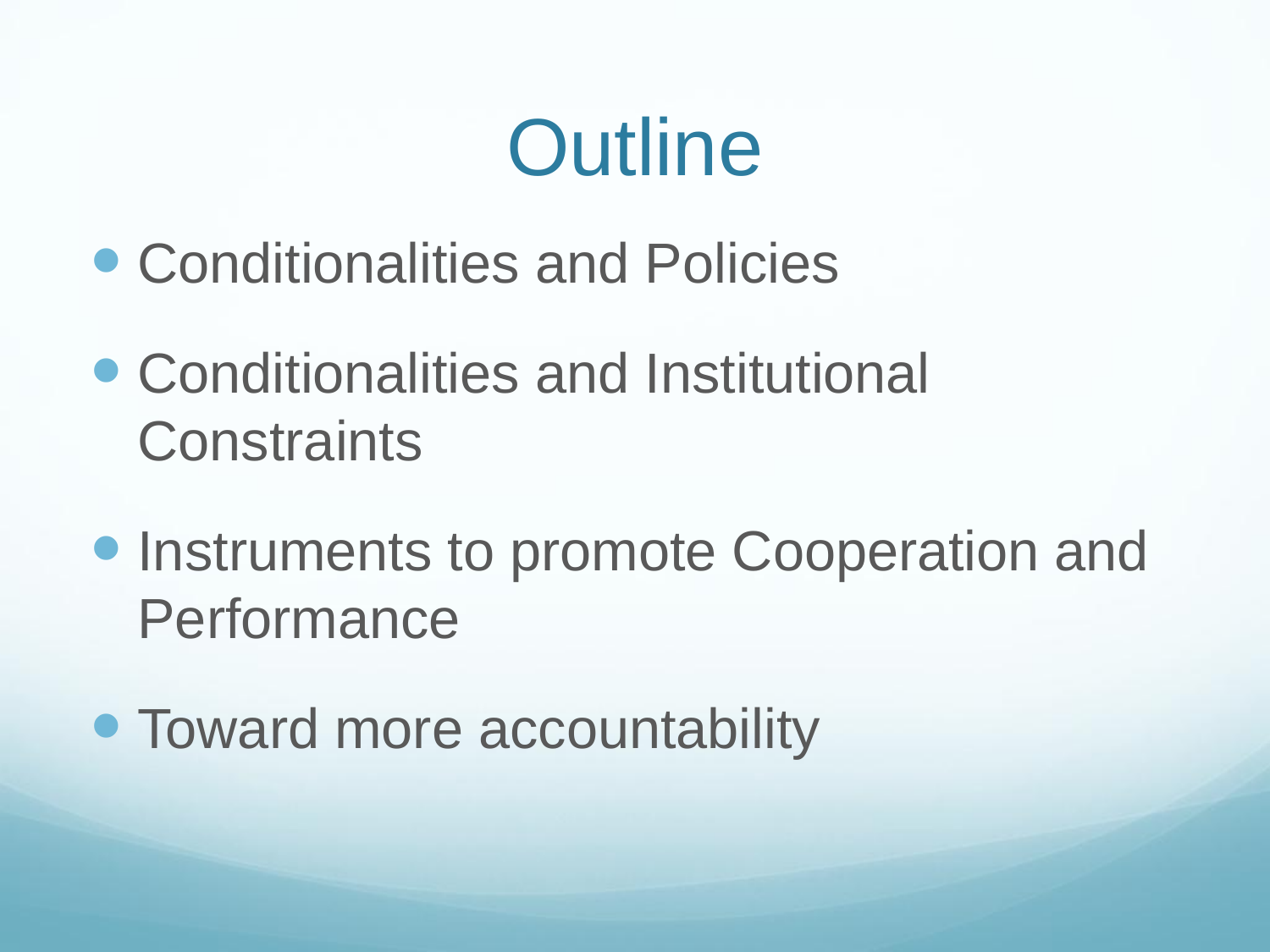## Conditionalities and Policies

- Complexity and Policy Objectives: Multitasking
	- Strategic Gaming and Inconsistency
- Complexity in Policy Implementation
	- Multi-facetted Structural Policies
- Alternative coordination needs (Aggregation technologies)
	- Summation vs. Best Shot vs. Weakest Link vs. Threshold Public Goods
- Asymmetries of Information and Knowledge
	- Does the higher level really knows what is needed to reach policy objectives at the local level ?
- **Political Opportunism** 
	- Being an agent of its constituency, the lower level of government balance compliance to its two agency "contracts"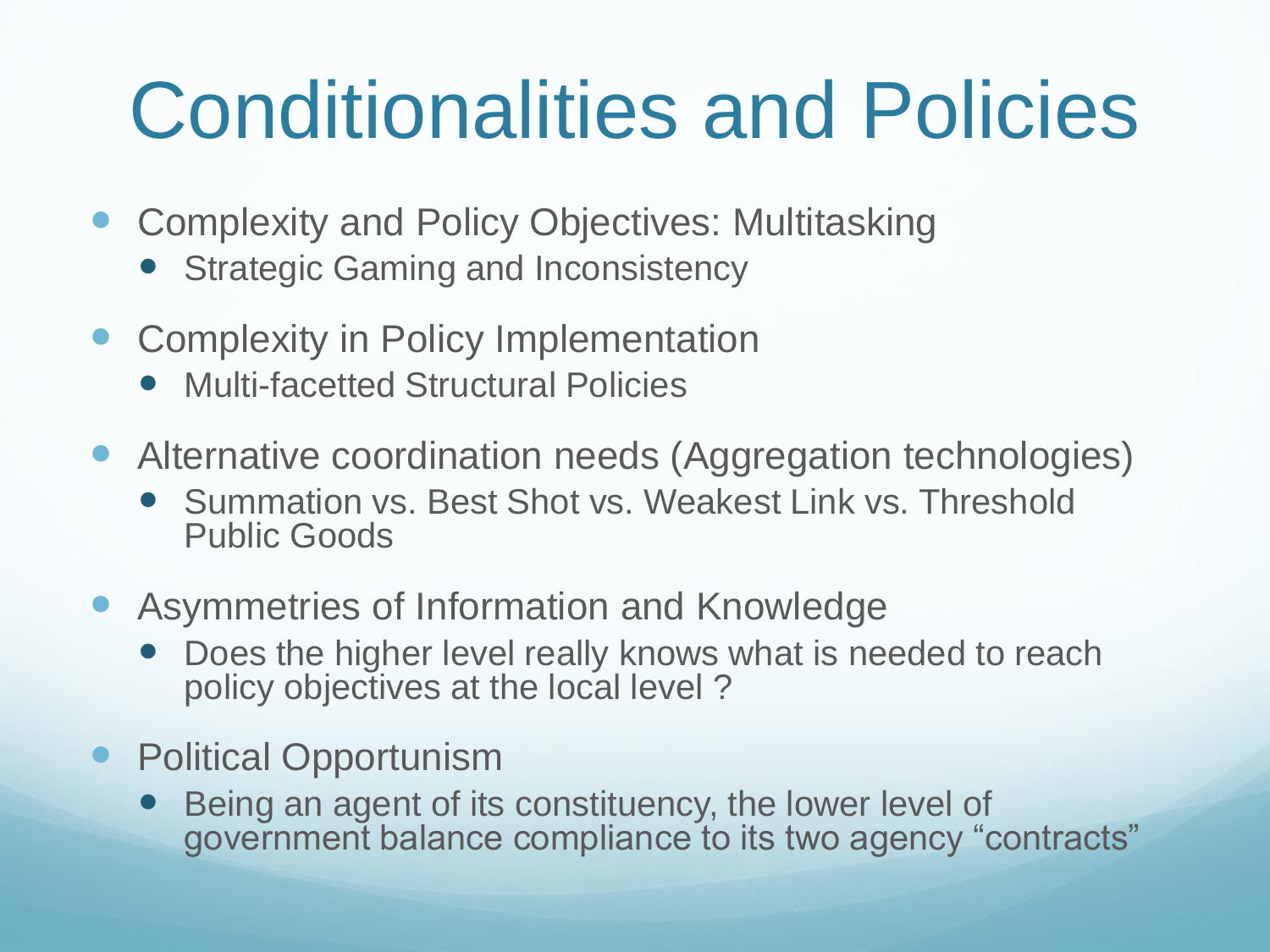### Cond. and Institutional Constraints

#### **Sovereignty**

- Legitimacy: Shared Goals by the Two levels are more likely to be implemented in the long run
	- Procedural legitimacy: clear mandate to the local authority by its constituency and actual process of negotiation among levels
	- To detailed ex-ante (policy measures) or ex-post (results) conditionalities fail
- Accountability
	- Contract among levels of governments should clarify mutual responsibilities so as to allow citizens to identify them
	- Paradox: too simple set of contractual commitment fail to guarantee policies implementation / Too detailed commitments tend to dilute responsibilities : necessity of third part assessment.

#### • Compliance

- **•** Verifiability
	- Relationship between verifiable dimensions and targeted objectives
	- Mutually agreed upon and evolving verifiable objectives
- **•** Enforcement
	- Strongly depending upon the legitimacy of the contract and of the contractual process

 Effectiveness of multi-stages processes (of selection/funding or of assessment/adaptation/funding)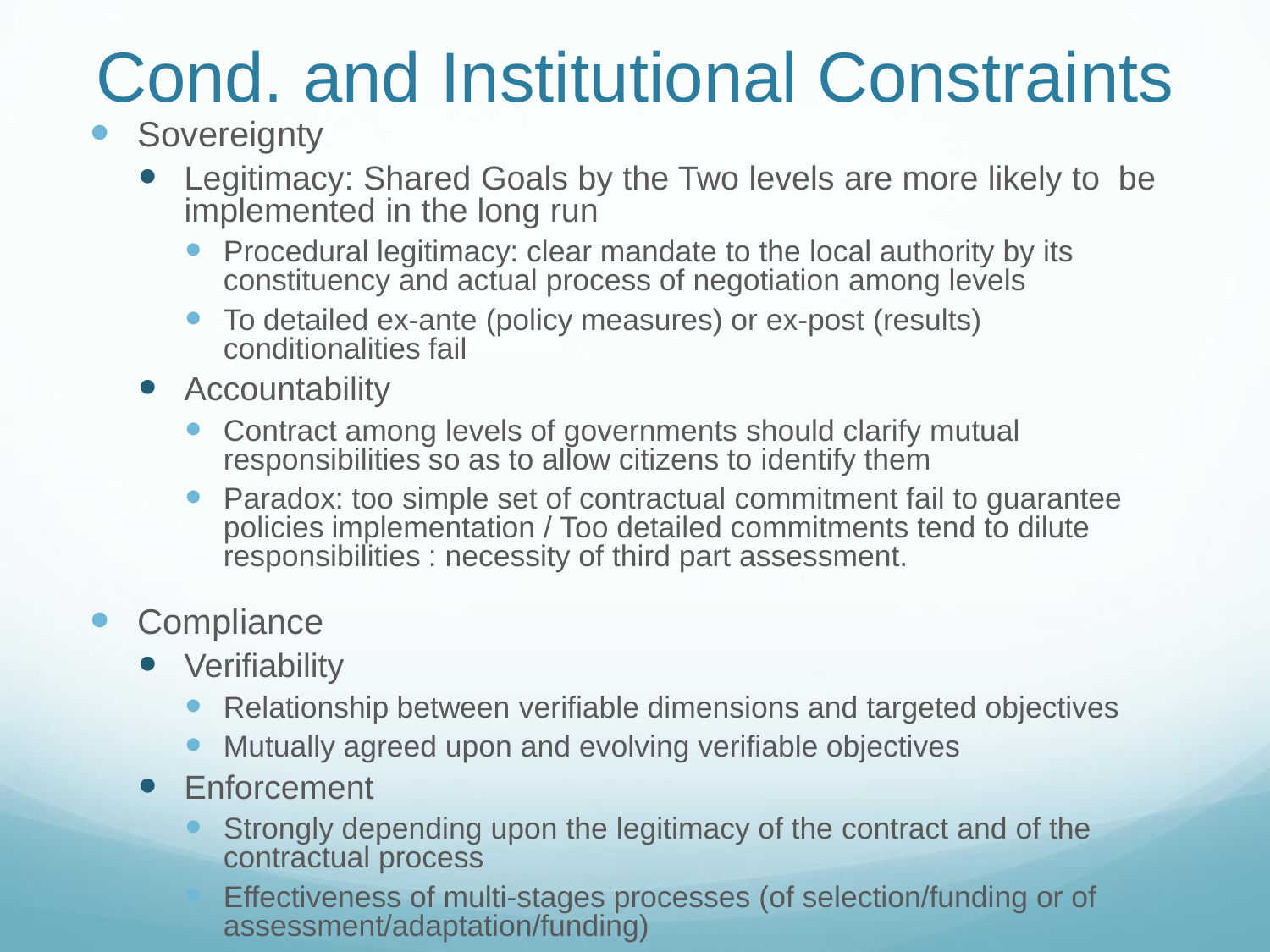# Instruments to promote Cooperation and Performance

- Technical Legitimacy
	- Ad-hoc and Systematic Assessment tools / Permanent Check of alignment with policy objectives / Adaptation to local characteristics / Check of Aggregation Consistency.
- Procedural Legitimacy
	- Equal treatment among jurisdictions (Objectives, Enforcement) / Interlinking / Balance between risk sharing and incentives
- Contract and Cooperation
	- Contracts as instruments of trust: the key role of ongoing negotiations
	- Interlinking and flexibility as incentivizing tools
- Empowerment
	- Beyond bureaucratic capabilities, accountability
	- Administrative capabilities, economies of scale, scope and specialization… and the reverse subsidiarity principles